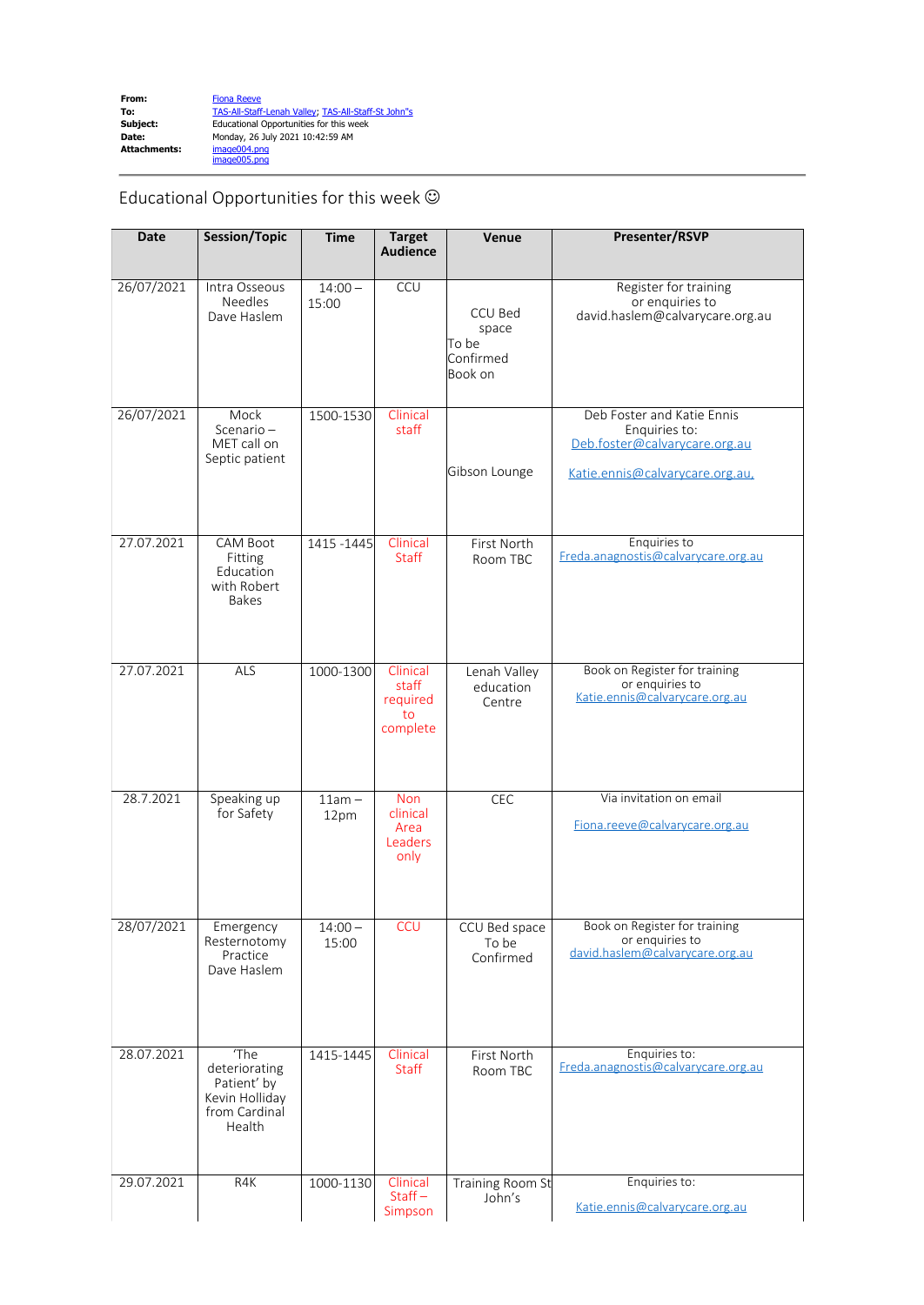|            |                                                                                       |                    | only              |                                                                      |                                                                                     |
|------------|---------------------------------------------------------------------------------------|--------------------|-------------------|----------------------------------------------------------------------|-------------------------------------------------------------------------------------|
|            |                                                                                       |                    |                   |                                                                      |                                                                                     |
| 29.07.2021 | Mock<br>Scenario                                                                      | 1300-1330          | RR <sub>SJ</sub>  | Theatre SJ                                                           | Enquiries to:<br>Katie.ennis@calvarycare.org.au                                     |
|            |                                                                                       | 1445-1515          | Clinical<br>staff | Simpson                                                              |                                                                                     |
| 29.07.2021 | 1° AV Block,<br>2° AV Block<br>Type 1 & 2<br>and 3° AV<br><b>Block</b><br>Dave Haslem | $13:30 -$<br>14:30 | CCU               | Webex Details to<br>Follow<br>Book via<br>'Register for<br>Training' | Book on Register for training<br>or enquiries to<br>david.haslem@calvarycare.org.au |
| 30/07/2021 | Intra Aortic<br><b>Balloon Pump</b>                                                   | $14:00 -$<br>15:00 | CCU               | CCU Bed space<br>To be<br>Confirmed                                  | Book on Register for training<br>or enquiries to<br>david.haslem@calvarycare.org.au |

## Educational Opportunities during August  $\odot$

| <b>Date</b> | <b>Session/Topic</b>                                                                                                       | <b>Time</b>      | <b>Target</b><br><b>Audience</b>    | Venue                                              | <b>Presenter/RSVP</b>                                                                                                                           |
|-------------|----------------------------------------------------------------------------------------------------------------------------|------------------|-------------------------------------|----------------------------------------------------|-------------------------------------------------------------------------------------------------------------------------------------------------|
| 02.8.2021   | 3rd Year<br>Students<br>Orientation                                                                                        | $-1pm$           | 08.30am Students Only               | St. John's<br>Training<br>room                     | <b>UTAS Facilitators</b><br>tas-hobart-<br>studentfacilitators@calvarycare.org.au                                                               |
| 2.08.2021   | R4K                                                                                                                        | 1330-<br>1500    | <b>Clinical Staff</b>               | Lenah<br>Valley<br>Education<br>Centre             | Bookings on register for Training or<br>Enquiries to:<br>Katie.ennis@calvarycare.org.au                                                         |
| 03.08.2021  | 6 Hour<br>Mandatory<br>Training<br><b>BLS</b><br>Manual<br>handling<br>PCA/Epidural<br>eLearning<br>Speak Up For<br>Safety | 1100-<br>1700    | Clinical<br><b>Staff</b>            | Calvary<br>Education<br>Centre,<br>Lenah<br>Valley | <b>Discuss with NUM</b> & Book via Register for<br>distrib<br>Training for training<br>Enquiries to:<br>L&DEducationBookings@calvarycare.org.au |
| 03.08.2021  | CCU<br>Education:<br>Blood with<br>Andrew Drage                                                                            | 13:00-<br>15:00  | <b>CCU Staff</b>                    | LV<br>Boardroom<br>with webex                      | <b>Bookings via Register for Traning or email</b><br>rob.rothwell@calvarycare.org.au                                                            |
| 4.8.2021    | Speaking up<br>for Safety                                                                                                  | $11am -$<br>12pm | Non clinical<br><b>Area Leaders</b> | CEC                                                | Via invitation on email<br>Fiona.reeve@calvarycare.org.au                                                                                       |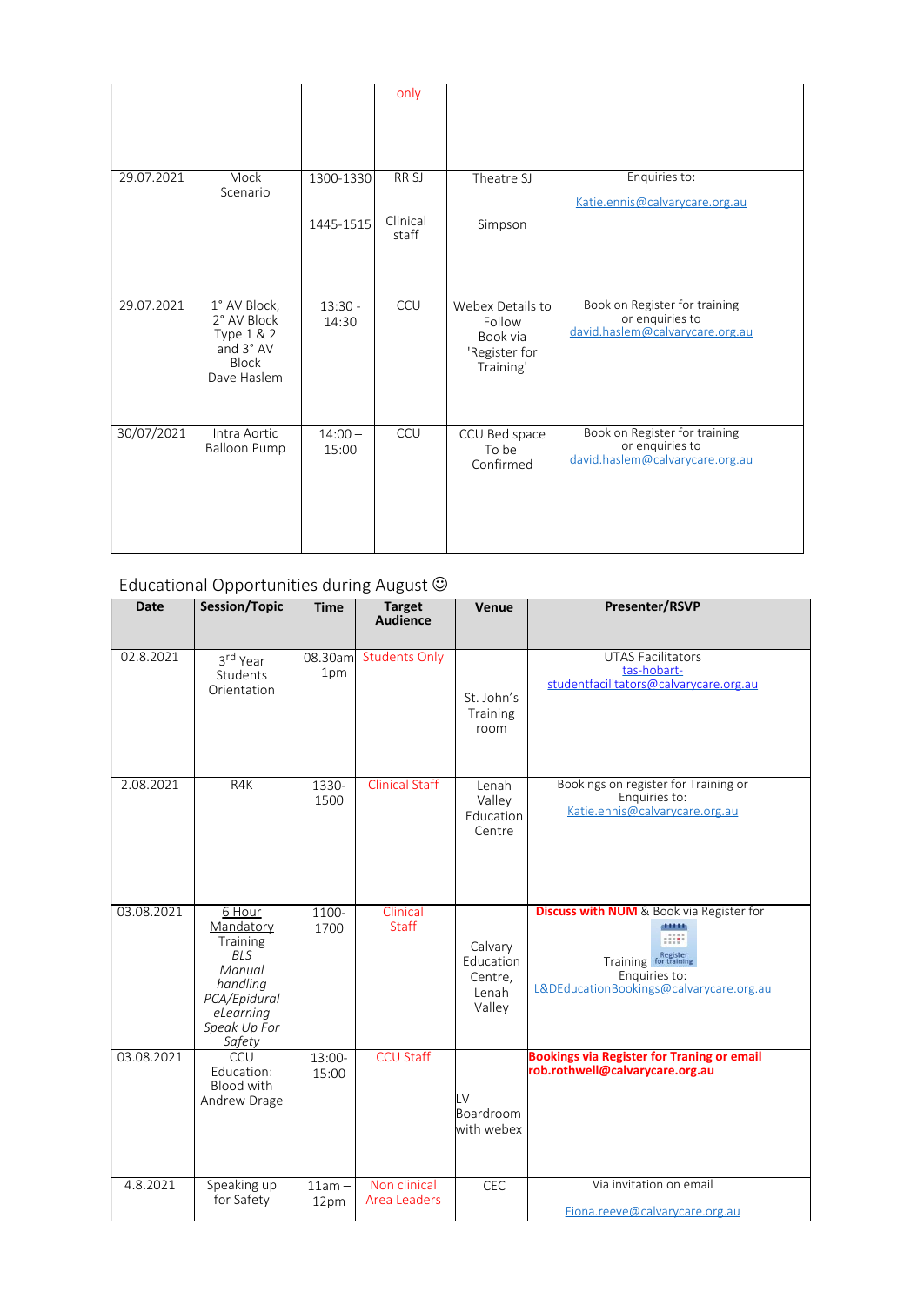|            |                                                                                         |                 | only                                             |                                        |                                                                                    |
|------------|-----------------------------------------------------------------------------------------|-----------------|--------------------------------------------------|----------------------------------------|------------------------------------------------------------------------------------|
|            |                                                                                         |                 |                                                  |                                        |                                                                                    |
|            |                                                                                         |                 |                                                  |                                        |                                                                                    |
|            |                                                                                         |                 |                                                  |                                        |                                                                                    |
| 5.8.2021   | R4K                                                                                     | 0930-<br>1100   | Simpson staff<br>only                            | St John's<br>training<br>room          | Enquiries to<br>katie.ennis@calvarycare.org.au                                     |
| 5.8.2021   | ALS                                                                                     | 1300-           | SJ OT staff                                      | St John's                              | Enquiries to                                                                       |
|            |                                                                                         | 1530            | only                                             | training<br>room                       | katie.ennis@calvarycare.org.au                                                     |
| 06.08.2021 | 3rd Year                                                                                | 1pm-            | <b>Students only</b>                             |                                        | <b>UTAS Facilitators</b><br>tas-hobart-                                            |
|            | Students<br>Debrief                                                                     | 3.30pm          |                                                  | Calvary<br>Education<br>Centre         | studentfacilitators@calvarycare.org.au                                             |
| 9.8.2021   | ALS                                                                                     | 0900-           | SJ OT staff                                      | St John's                              | Enquiries to                                                                       |
|            |                                                                                         | 1200            | only                                             | training<br>room                       | katie.ennis@calvarycare.org.au                                                     |
| 9.8.2021   | Session A -<br>Level 2                                                                  | $12pm -$        | Level 2 staff<br>(or senior                      |                                        | Via register for Training                                                          |
|            | Professional<br>development<br>Session<br>"The nuts and<br>bolts of being<br>a level 2" | 3.45pm          | level 1)                                         | Calvary<br>Education<br>Centre         | Or enquires<br>Fiona.reeve@calvarycare.org.au                                      |
| 10.08.2021 | ALS                                                                                     | 09.30-          | Clinical staff                                   | Lenah                                  | Book on Register for training<br>or enquiries to                                   |
|            |                                                                                         | 12.30           | required to<br>complete                          | Valley<br>education<br>Centre          | Katie.ennis@calvarycare.org.au                                                     |
| 10.08.2021 | Ventilation<br>workshop<br>(Draegar<br>V500) with<br>Emily Vagg<br>(Draegar)            | 10:30-<br>12:00 | <b>CCU Staff and</b><br>others<br>interested     | CCU                                    | Book on Register for Training or enquiries<br>to rob.rothwell@calvarycare.org.au   |
| 11.8.2021  | R4K                                                                                     | 1100-<br>1230   | <b>Clinical staff</b><br>required to<br>complete | Lenah<br>Valley<br>education<br>Centre | Book on Register for training<br>or enquiries to<br>Katie.ennis@calvarycare.org.au |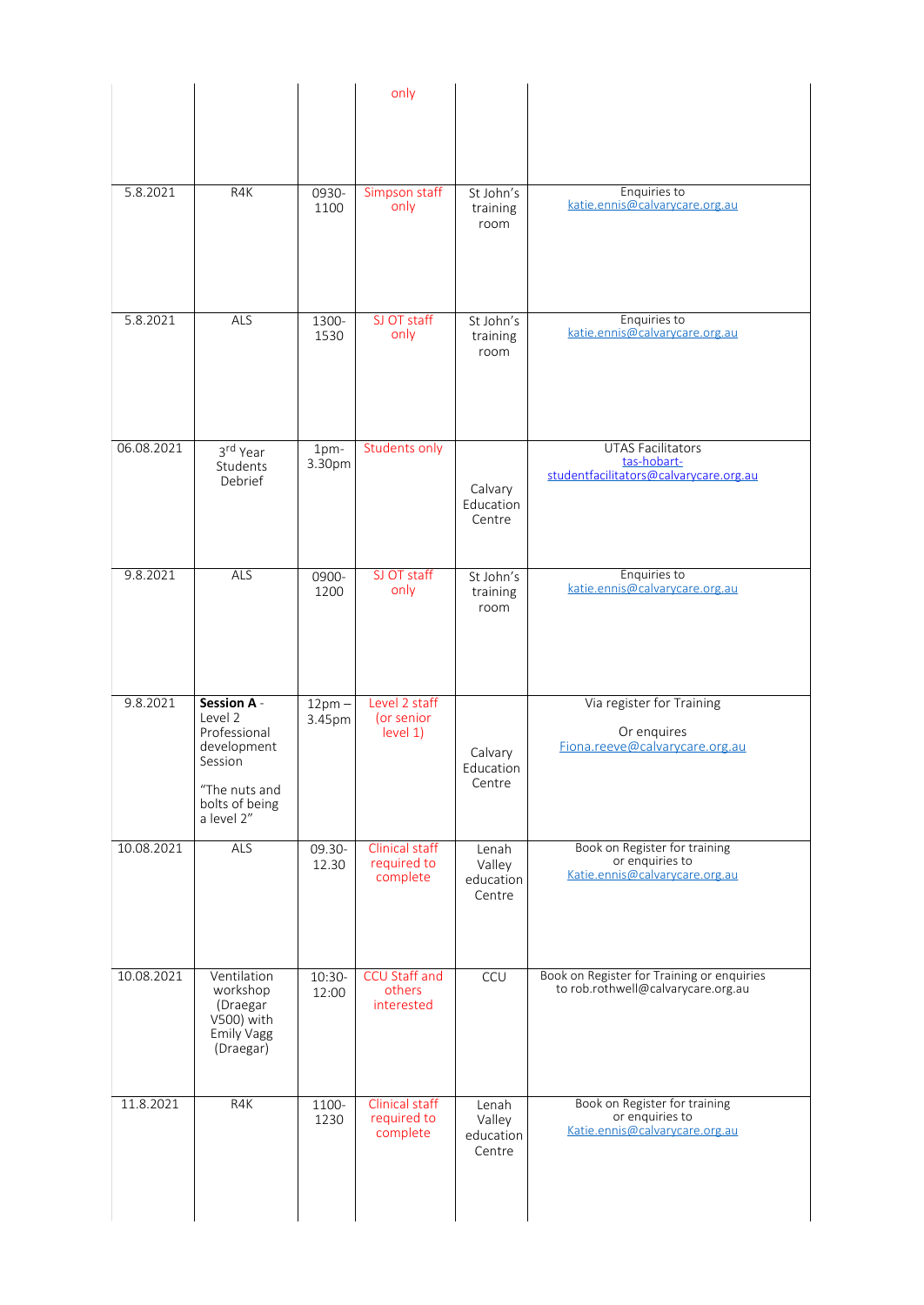| 11.08.2021 | 'VTE in Acute<br>Care Patients'<br>with Kevin<br>Holliday at<br>Cardinal<br>Health                                          | $1415 -$<br>1445  | <b>Clinical Staff</b>                        | First North<br>Room TBC                | Enquiries to:<br>Freda.anagnostis@calvarycare.org.au                                   |
|------------|-----------------------------------------------------------------------------------------------------------------------------|-------------------|----------------------------------------------|----------------------------------------|----------------------------------------------------------------------------------------|
| 12.8.2021  | Speaking Up<br>for Safety                                                                                                   | $11am -$<br>12pm  | Non-Clinical<br>Area leaders<br>only         | St Johns<br>Training<br>Room           | Via email invite                                                                       |
| 13.8.2021  | 3rd Year<br>Students<br>Debrief                                                                                             | $1pm -$<br>3.30pm | <b>Students only</b>                         | Calvary<br>Education<br>Centre         | <b>UTAS Facilitators</b><br>tas-hobart-<br>studentfacilitators@calvarycare.org.au      |
| 16.8.21    | Hospital Wide<br>Orientation                                                                                                | $8am -$<br>4.30pm | New hospital<br>staff                        | Calvary<br>Education<br>Centre         | Via Belinda.benson@calvarycare.org.au                                                  |
| 17.8.2021  | <b>ALS</b>                                                                                                                  | 0900-<br>1200     | SJ OT staff<br>only                          | St John's<br>training<br>room          | Enquiries to<br>katie.ennis@calvarycare.org.au                                         |
| 17.08.2021 | Risk<br>Management<br>(Incident<br>Management)<br>with Angela<br>Evans/then<br>Arterial Blood<br>Gases with<br>Rob Rothwell | 13:30-<br>15:00   | <b>CCU Staff and</b><br>others<br>interested | LV<br>Boardroom                        | Enquiries to<br>rob.rothwell@calvarycare.org.au                                        |
| 17.08.2021 | Manual<br>Handling for<br>Non Clinical<br>Staff                                                                             | $3-4pm$           | Administrative<br>staff                      | Lenah<br>Valley<br>Education<br>Centre | Via "Register for Training"<br>Or enquiries to:<br>caitlin.mcarthur@calvarycare.org.au |
| 17.08.2021 | Manual<br>Handling<br>Clinical Staff                                                                                        | $2-3$ pm          | <b>Clinical Staff</b>                        | Lenah<br>Valley<br>Education<br>Centre | Via "Register for Training"<br>Or enquiries to:<br>caitlin.mcarthur@calvarycare.org.au |
| 18.8.2021  | Speaking up<br>for Safety                                                                                                   | $11am -$<br>12pm  | Non-clinical<br>area leaders                 | St Johns<br>Training<br>Room           | Via email invite<br>Fiona.reeve@calvarycare.org.au                                     |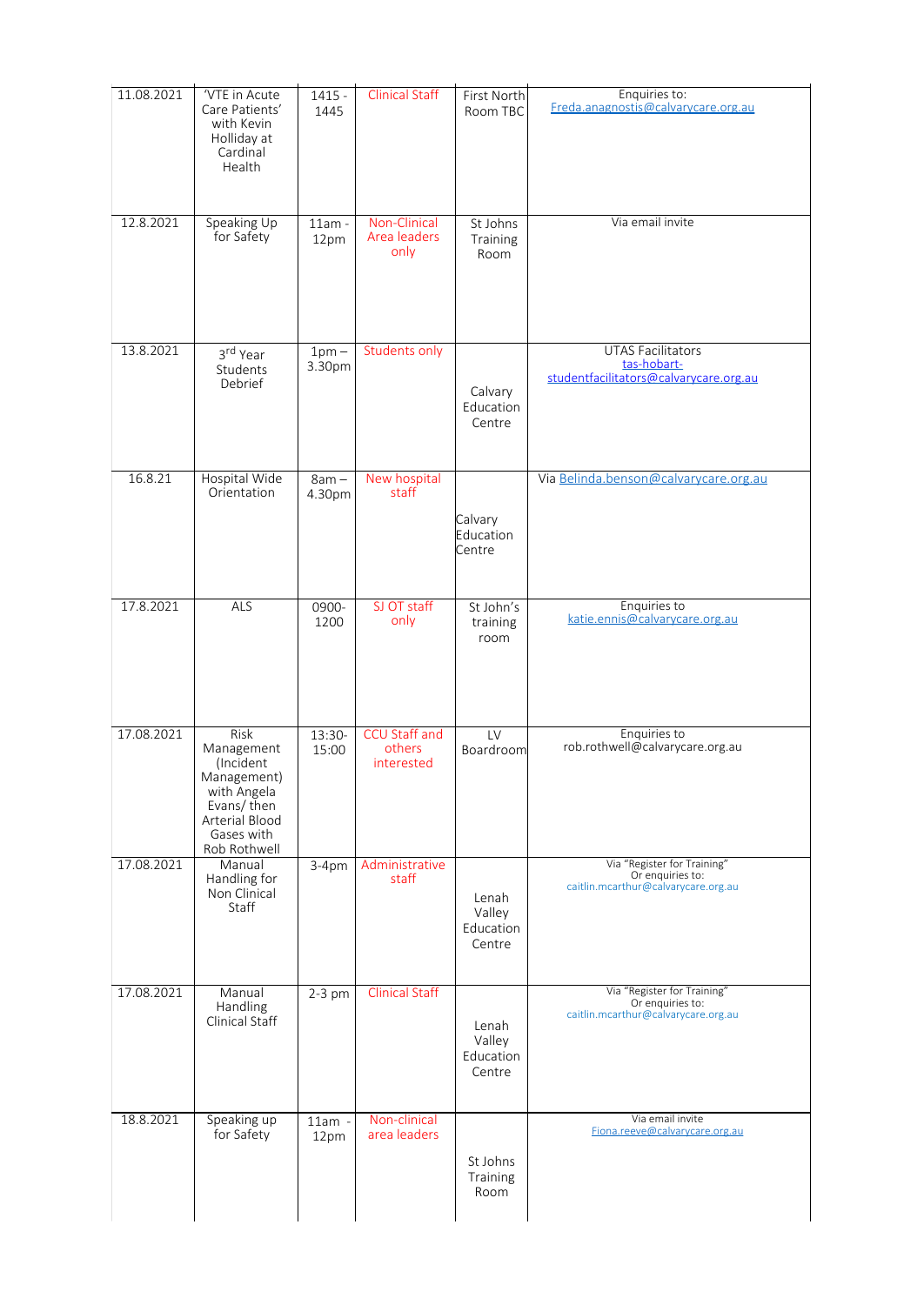| 18.08.21   | Graduate<br><b>Nurse</b><br>PRACTICAL<br>study session                                                                            | 1300-<br>1700     | Graduate<br>Nurses from<br>Theatre LV<br>and Recovery<br>St Johns | Calvary<br>Education<br>Centre,<br>Lenah<br>Valley | Enquires to<br>sarah.meyer@calvarycare.org.au<br>Or<br>ashlee.ranger@calvarycare.org.au                                                                  |
|------------|-----------------------------------------------------------------------------------------------------------------------------------|-------------------|-------------------------------------------------------------------|----------------------------------------------------|----------------------------------------------------------------------------------------------------------------------------------------------------------|
| 19.08.21   | Graduate<br>Nurse FACE<br><b>TO FACE</b><br>study session                                                                         | 0800-<br>1200     | <b>All 2021</b><br><b>Graduate</b><br><b>Nurses</b>               | Calvary<br>Education<br>Centre,<br>Lenah<br>Valley | Enquires to<br>sarah.meyer@calvarycare.org.au<br>Or<br>ashlee.ranger@calvarycare.org.au                                                                  |
| 19.08.21   | Graduate<br>Nurse<br>PRACTICAL<br>study session                                                                                   | 1300-<br>1700     | Graduate<br>Nurses -<br>Ward based                                | Calvary<br>Education<br>Centre,<br>Lenah<br>Valley | Enquires to<br>sarah.meyer@calvarycare.org.au<br>Or<br>ashlee.ranger@calvarycare.org.au                                                                  |
| 19.8.2021  | ALS and<br>clinical<br>deterioration<br>- Simpson                                                                                 | 0930-<br>1230     | Simpson staff<br>only                                             | Training<br>room St<br>John's                      | Enquiries to<br>Katie.ennis@calvarycare.org.au                                                                                                           |
| 20.08.2021 | 3rd Year<br>Students<br>Debrief                                                                                                   | $1pm$ -<br>3.30pm | <b>Students Only</b>                                              | Calvary<br>Education<br>Centre                     | <b>UTAS Facilitators</b><br>tas-hobart-<br>studentfacilitators@calvarycare.org.au                                                                        |
| 23.8.2021  | 6 Hour<br>Mandatory<br><b>Training</b><br><b>BLS</b><br>Manual<br>handling<br>PCA/Epidural<br>eLearning<br>Speak Up For<br>Safety | $9.30 -$<br>1530  | <b>Clinical Staff</b>                                             | Calvary<br>Education<br>Centre,<br>Lenah<br>Valley | <b>Discuss with NUM</b> & Book via Register for<br>district<br>$-11111$<br>Training Register<br>Enquiries to:<br>L&DEducationBookings@calvarycare.org.au |
| 24.08.2021 | <b>ALS</b>                                                                                                                        | 12.00-<br>15.00   | <b>Clinical staff</b><br>required to<br>complete                  | Lenah<br>Valley<br>education<br>Centre             | Book on Register for training<br>or enquiries to<br>Katie.ennis@calvarycare.org.au                                                                       |
|            | ALS                                                                                                                               | 1300-<br>1600     | SJ OT staff<br>only                                               | St John's<br>training<br>room                      | Enquiries to<br>katie.ennis@calvarycare.org.au                                                                                                           |
| 27.08.2021 | 3rd Year<br>Students<br>Debrief                                                                                                   | $1pm$ -<br>3.30pm | <b>Students Only</b>                                              | Calvary<br>Education<br>Centre                     | <b>UTAS Facilitators</b><br>tas-hobart-<br>studentfacilitators@calvarycare.org.au                                                                        |